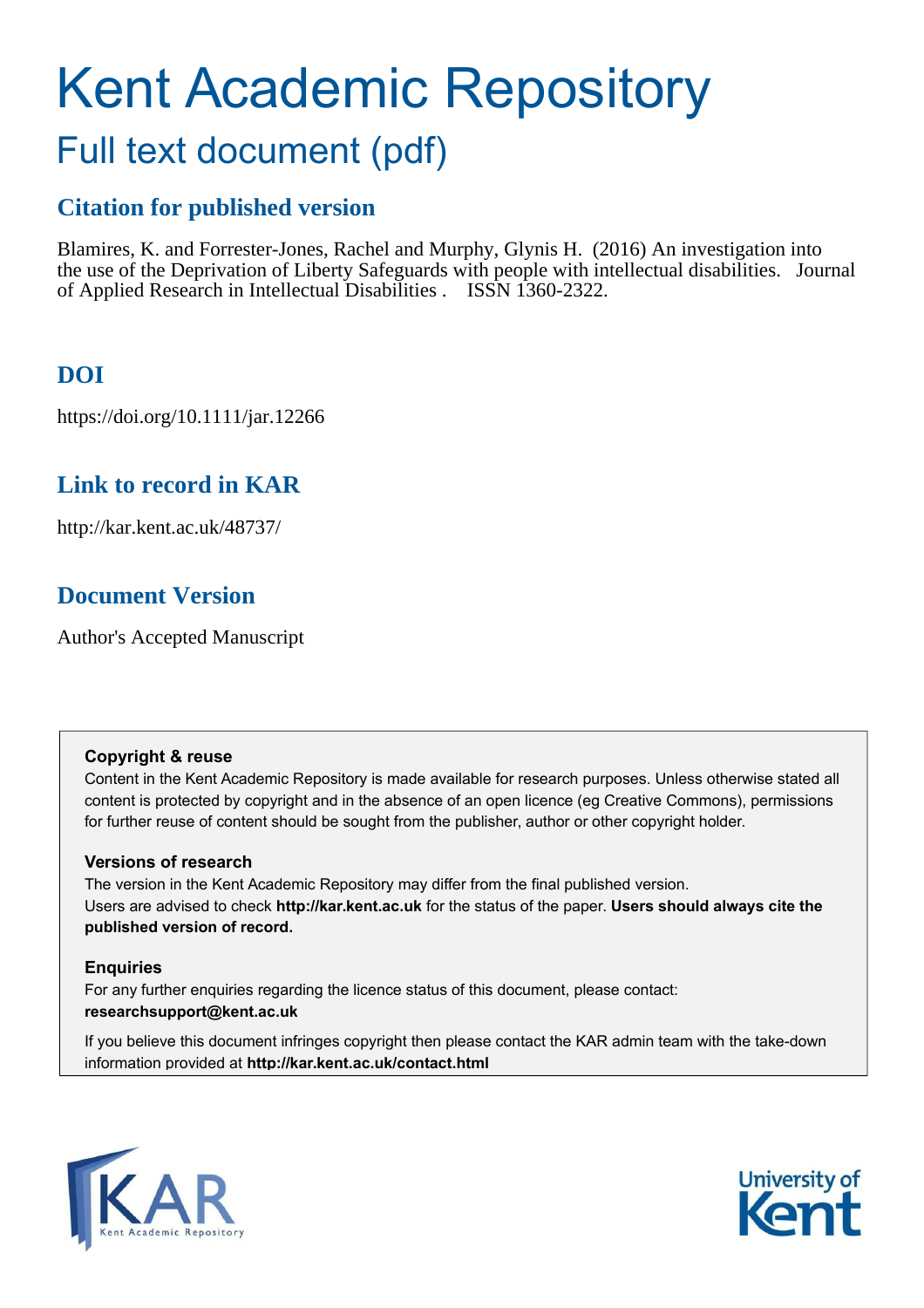#### **An Investigation into the use of the Deprivation of Liberty Safeguards with People with Intellectual Disabilities**

#### **Abstract (181 words)**

**Background** This small, qualitative study sought to develop a richer understanding of the way in which the deprivation of liberty safeguards (DOLS) were being used for people with intellectual disabilities (ID) It is important to note that this study was completed prior to the changes resulting from the P *v* Cheshire West and Chester Council Judgement.

**Method** Six DOLS cases were identified and two people involved in each case were interviewed, (care home managers, key workers, social workers, specialist nurses or psychologists) using semi-structured interviews. The data were analysed using Grounded Theory techniques.

**Results** The interviewees described DOLS as providing a framework leading to positive outcomes for the people they supported, in some cases avoiding inpatient stays. However they had a number of concerns including: lack of knowledge and training, potential under-use of DOLS and disappointment with case law.

**Conclusion** Overall these findings are encouraging in regard to the specific individuals for whom DOLS applications were made; however they also highlight the need for a stronger agenda regarding wider dissemination of information, and training about DOLS, as well as some reform.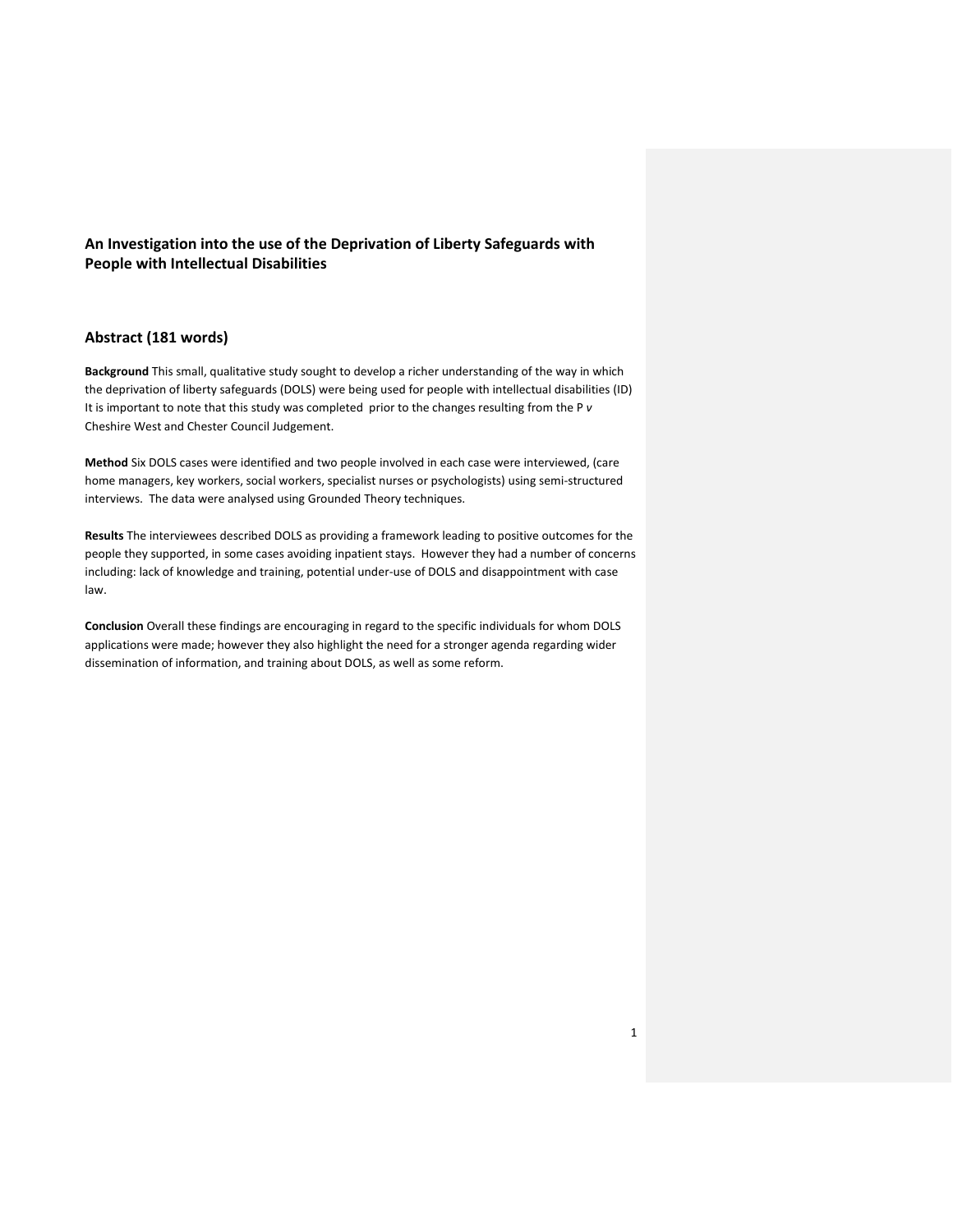#### **Introduction**

People with intellectual disabilities (ID) who display behaviour that challenges services are at risk of restrictive practices, such as locked doors, sedation with medication, and restraint.. Deveau et al., (2009), for example, found that 30% of a sample of residential services for people with ID in the UK reported using restrictive physical interventions. Such practices can occur when those responsible feel that levels of risk cannot be managed in any other way, but the events at Winterbourne View showed how easy it is for these to become routine unlawful practices (Department of Health 2012).

Where "restrictions or restraint is frequent, cumulative and ongoing, or if there are other factors present"(p.20, Ministry of Justice 2008), it can be termed a deprivation of liberty. In England and Wales, , there was no legal mechanism to ensure that a thorough assessment was carried out prior to such practices, nor a way for people with ID and their families, to access a clear appeal process, until the Deprivation of Liberty Safeguards (DOLS) legislation came into effect in 2009

DOLS were introduced after a European Court ruling following the 'Bournewood Case' (Department of Health, 2005). In this case, a man with severe autism (HL) was admitted to Bournewood psychiatric hospital after a worsening in his self-injury. He did not have the capacity to make decisions about his care, he was not allowed to leave hospital, and had restrictions put on visits from his carers. HL was not detained under the Mental Health Act 1983, and was instead accommodated in his best interests. However the European Court ruled that this decision lacked appropriate safeguards. Consequently, the government introduced DOLS for people who lack capacity  $\leftrightarrow$  and are not detained under the Mental Health Act, for to decisions to be made de about their care. DOLS contain detailed stipulations about the circumstances in which deprivation of liberty can be authorised in hospitals and care homes. They also provide a legal framework for people for whom DOLS applications are made and their representatives, through which they can challenge unlawful deprivation, and provide a right for plans to be regularly reviewed. It is important to also recognise that, in addition, DOLS may serve the purpose of protecting people who have capacity from being inappropriately detained or deprived.

DOLS are applicable in England and Wales to people who are over 18, lack the capacity to consent to the question of "whether or not they should be accommodated in the relevant hospital or care home for the purpose of being given the relevant care or treatment" (DOLS code of practice, p.45). and are deprived of their liberty. The typical populations in receipt of DOLS are older people, people with ID and/or brain injury, and people with mental health needs.

In operational terms, managing authorities (care homes or hospitals) are required to make applications to supervisory bodies (local authorities) when they identify a potential deprivation of liberty. A Best Interests Assessor and Mental Health Assessor are then allocated to explore whether the qualifying requirements are met. These requirements are determined by a series of assessments: an age assessment, a mental disorder assessment, a capacity assessment, an eligibility assessment, a no refusals assessment and an assessment of best interests/least restriction. The person or supervisory body must also appoint a representative, to support and represent the person in relation to the safeguards and their review. This person can be someone close to the person (unpaid), or a paid representative. An IMCA (Independent Mental Capacity Advocate) should be

**Commented [RF1]:** With dementia?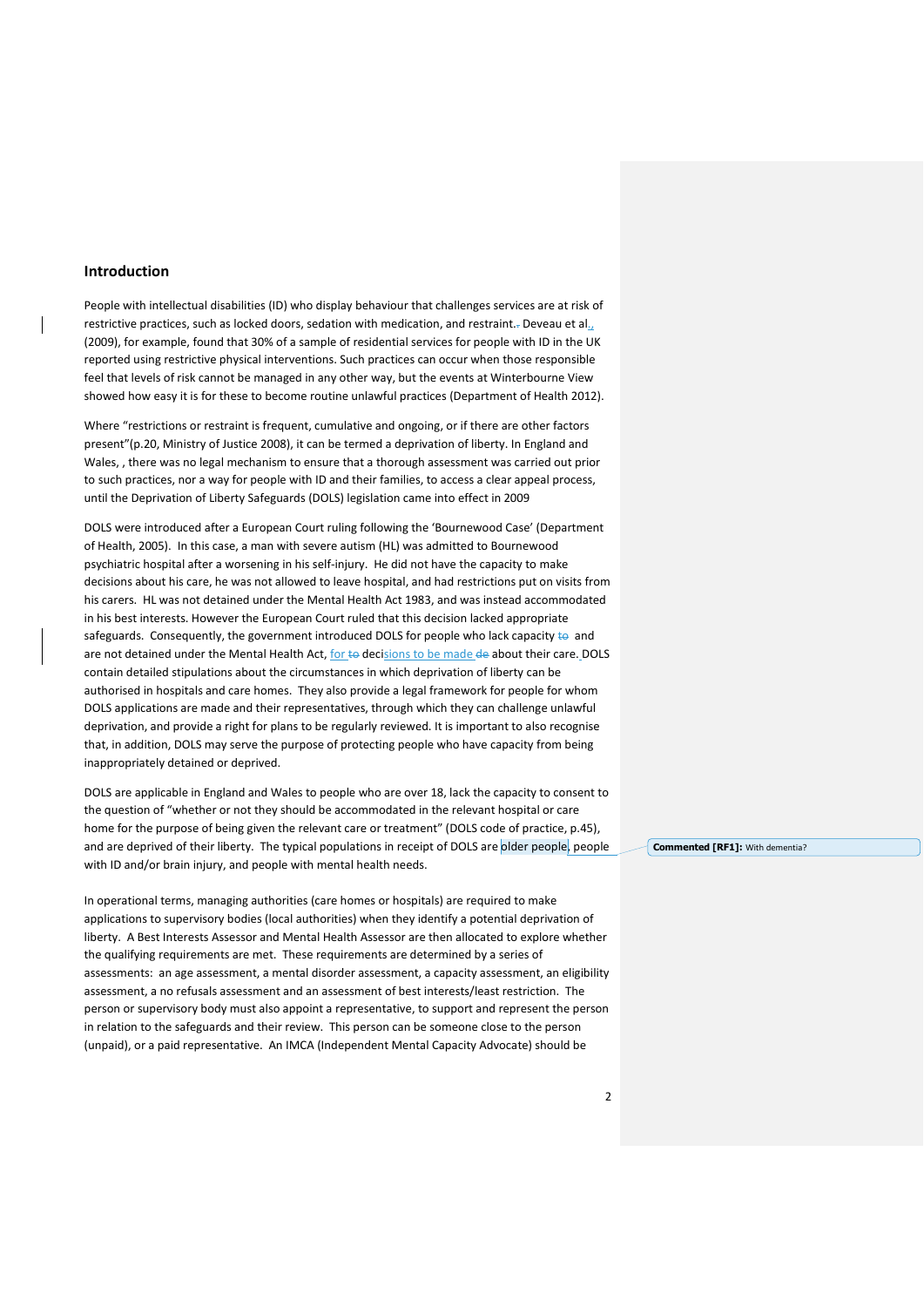appointed if the person does not have a family member or friend to support them. Both the person for whom an application is being made and the (unpaid) representative should be able to access an IMCA. At the time the study was completed, for people receiving support in other settings, such as those living with families or in supported living arrangements, DOLS did not apply, and authorisations were required from the Court of Protection.

Since their implementation, DOLS have received a number of criticisms. One of these arises from the variation in the extent to which DOLS have been applied in different local authorities. A freedom of information data request was made to the Health and Social Care Information Centre, to identify the proportions of DOLS applications made for people with ID. Across the three years (2009-10, 2010-11 and 2011-12), overall 13.9% of applications for DOLS and 14.9% of authorisations for DOLS, were for people with ID (the range across LAs were 0%-50% and 0%-62% respectively). This suggests different levels of protection for people with ID depending on their location.

It is possible that regional variation results from different interpretations of the term 'deprivation of liberty'. Prior to the implementation of DOLS, Lepping et al., (2009) investigated the prevalence of deprivation of liberty across North East Wales Trusts. In this study, no individuals were found to have been deprived of their liberty, as all were found to have 'at least some control over their daily activities or clear involvement of friends or relatives'. Cairn's et al., (2011), however found a less clear picture. The authors found that the overall level of agreement on what constituted a DOLS issue, between 23 professionals, about 12 vignettes, was only 'slight'. The fact that the participants were self-selecting and had a special interest in DOLS may have influenced the findings, but this would have been likely to have resulted in more, rather than less, agreement. In an applied context, differing interpretations of 'deprivation of liberty' would surely result in the potential for unequal levels of safeguarding for adults at risk. More recently, Carpenter et al., (2013) conducted a survey to investigate which factors best interests assessors used when determining whether or not deprivation of liberty was occurring, using a series of vignettes. They concluded that decisions were taken within the context of an understanding of case law and DOLS code of practice (Ministry of Justice, 2008). Although this finding is promising, the sample size (93) was small and self-selecting (as with Cairns et al*.,* 2011). In addition to this, there have been several developments arising from new case law and it is unclear how closely the authors connected their results with these revisions.

In order to investigate the views of those involved in the implementation of DOLS more generally, Varghese et al., (2012) surveyed the views of 171 psychiatrists through a postal survey. Due to the method used, the extent to which detailed information could be gleaned, is limited. However the most common concern raised by psychiatrists was the bureaucracy involved in implementation. Despite this concern, approximately half of the respondents felt that DOLS made a useful contribution to the provision of care, and half of respondents felt that DOLS should be extended to supported living services.

In order to look into cases more closely Jepson et al., (2014) studied the implementation of DOLS and their impact on care practice, across four local authorities. The study included interviewing 52 people from managing authorities and supervisory bodies about specific cases, and then interviewing a further 27 people around anonymised DOLS cases. The key findings were (p.1): managing authorities often had to be prompted by professionals to make DOLS applications; a key indicator for DOLS was an individual trying, or repeatedly requesting to leave; managing authorities **Formatted:** Font: Not Italic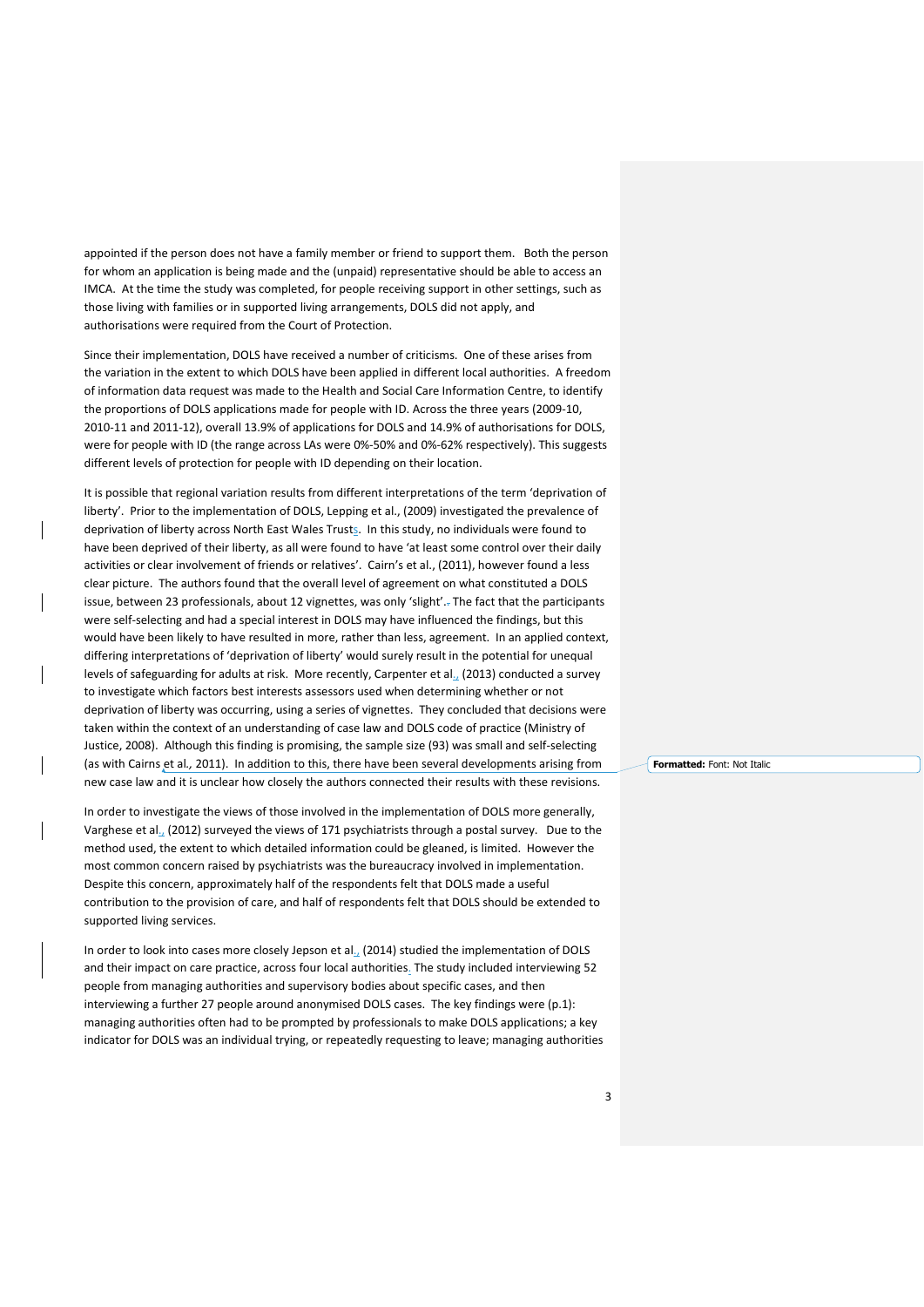felt increased scrutiny following a DOLS application (for some this led to re-assurance, however others felt anxiety); Best Interests Assessors sometimes had limited time to complete assessments; most Best interest assessors felt that DOLS had a positive impact on peoples' human rights, and that decisions were made around a desire to keep people safe.

As well as the studies described previously, a number of reports have been written in relation to DOLS. The Mental Health Alliance report (2012) voiced concerns about the "extremely uneven" implementation of DOLS, the review and appeal procedure not complying with European law (p.13)-, and the process being overly bureaucratic. The alliance called for an urgent debate regarding whether the DOLS system needed to be replaced, but acknowledged that there were instances where DOLS could "perform a valuable protective function" (p.9). Similarly, the CQC (Care Quality Commission 2015, p.14), who are responsible for monitoring DOLS, referred to reoccurring themes through their reports between 2009 and 2014: low numbers of applications (up to March 2014), regional variations in application rates, lack of understanding and awareness of the Mental Capacity Act, and failure to notify CQC of authorisations. In addition, the House of Lords Select Committee (2014) published a report describing DOLS as "overly complex", "not well understood", and "poorly implemented" (p.7). The authors referred to "thousands, if not tens of thousands" being deprived without the protection of the law and stated that DOLS are sometimes used to oppress rather than protect. A recommendation was made for a "comprehensive review of the safeguards with a view to replacing them with provisions that are compatible in the style and ethos of the rest of the Mental Capacity Act" (p.7). The government agreed with this recommendation and the Law Commission began a consultation in 2015, to be published in 2017 (HM Government, 2014).

Early case law used restrictive and varying definitions of deprivation of liberty which led to few people being considered eligible for DOLS. Since the current study was completed there has been a significant case which resulted in a new, and much clearer, understanding of the term "Deprivation of Liberty". In the Cheshire West and Chester Council v P case, deprivation of liberty, was described as 'being under continuous supervision and control and not free to leave'. Lady Hale (Deputy President of the Supreme Court) stated "The fact that my living arrangements are comfortable, and indeed make my life as enjoyable as it could possibly be, should make no difference. A gilded cage is still a cage." This definition highlights that deprivations of liberty can occur regardless of where someone may be living (in their own home, supported living, hospital or registered care home) and regardless of whether or not they are attempting to leave. Clearly, far more people's circumstances meet this threshold than those previously thought to meet the criteria for DOLS. In July 2015, in light of the Cheshire West decision, and the extreme burden being placed on local authorities to respond to increasing numbers of DOLS applications, the Law Commission opened a consultation on the law of mental capacity and deprivation of liberty (Law Commission, 2015).

In summary the research and reports that are available highlight the problem of defining the term 'deprivation of liberty' and the difficulty of the variation in the use of DOLS. The considerable criticism has meant that there has been little investigation into whether aspects of DOLS are working well.

There are specific issues relating to people with ID that merit investigation into this population. People with ID may be in receipt of restrictive practices for a greater proportion of their lives than, for example, people diagnosed with dementia. People with ID are more likely to rely on others to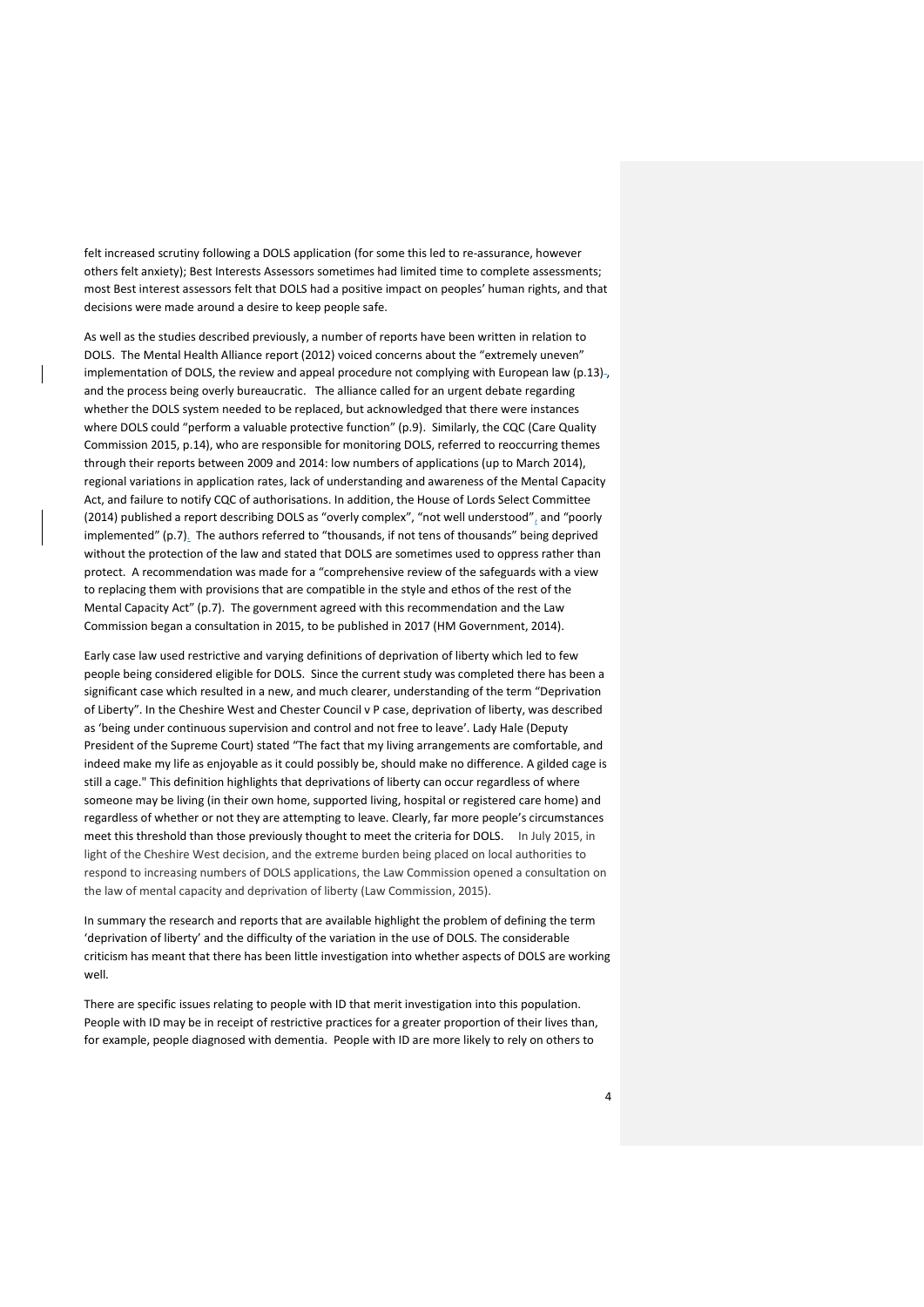make decisions about their care, their capacity to make decisions about their care and treatment is more likely to have been stable therefore they are less likely to have made advice statements, or advance decisions. People with ID are also more likely than those with dementia to be placed out of area, or in assessment and treatment units where distance from relatives can prevent scrutiny of practice.

There is little research relating specifically to the use of DOLS for people with ID, and the views of paid care staff and professionals. Analysis of these views may contribute to a better understanding of the impact of the concerns highlighted in previous literature.

#### **Method**

#### **Design and ethical approval**

A case study design was implemented whereby. semi-structured interviews were conducted with care managers (social workers or psychologists or nurses, from the local authority) and care home managers (from the managing authority) of people with ID for whom DOLS applications have been made. Six DOLS cases were identified, and two people were interviewed per case. A qualitative approach was employed to avoid constricting the scope of the data collected to pre-determined issues, and Grounded Theory techniques were used to analyse the data generated (Corbin & Strauss, 2008; Charmaz, 2006). Due to the likely involvement of people who lack capacity to consent to their participation, ethical approval was obtained through the Social Care Research Ethics Committee (SCREC).

#### **Participants**

As the interviews involved discussing specific details of individual cases, consent to the research was required from the people for whom a DOLS application had been made (even though they were not interviewed for the research themselves). If they lacked capacity to consent to the research, advice from a consultee was obtained. Consent was also obtained from all those interviewed (see Table 1).

DOLS leads in four London boroughs and two counties in south east England were contacted, as well as service provider organisations and advocacy groups across England and Wales, in order to identify potential participants. The 12 final participants were from two London boroughs, one county in south east England and one county in the north of England. In total, twelve interviews were conducted with people involved in six DOLS cases (see Table 1). Two individuals were interviewed for each of the six cases. For five of the six cases this was one person from the managing authority (care home manager or key worker) and one person from the local authority (a social worker, psychologist or nurse). For one of the cases a social worker and a psychologist were interviewed. The people from local authorities who were interviewed were involved in care planning, or providing direct support for the person concerned, rather than being best interests assessors or DOLS leads. The research was more concerned with the outcome of the DOLS assessment, and the experience for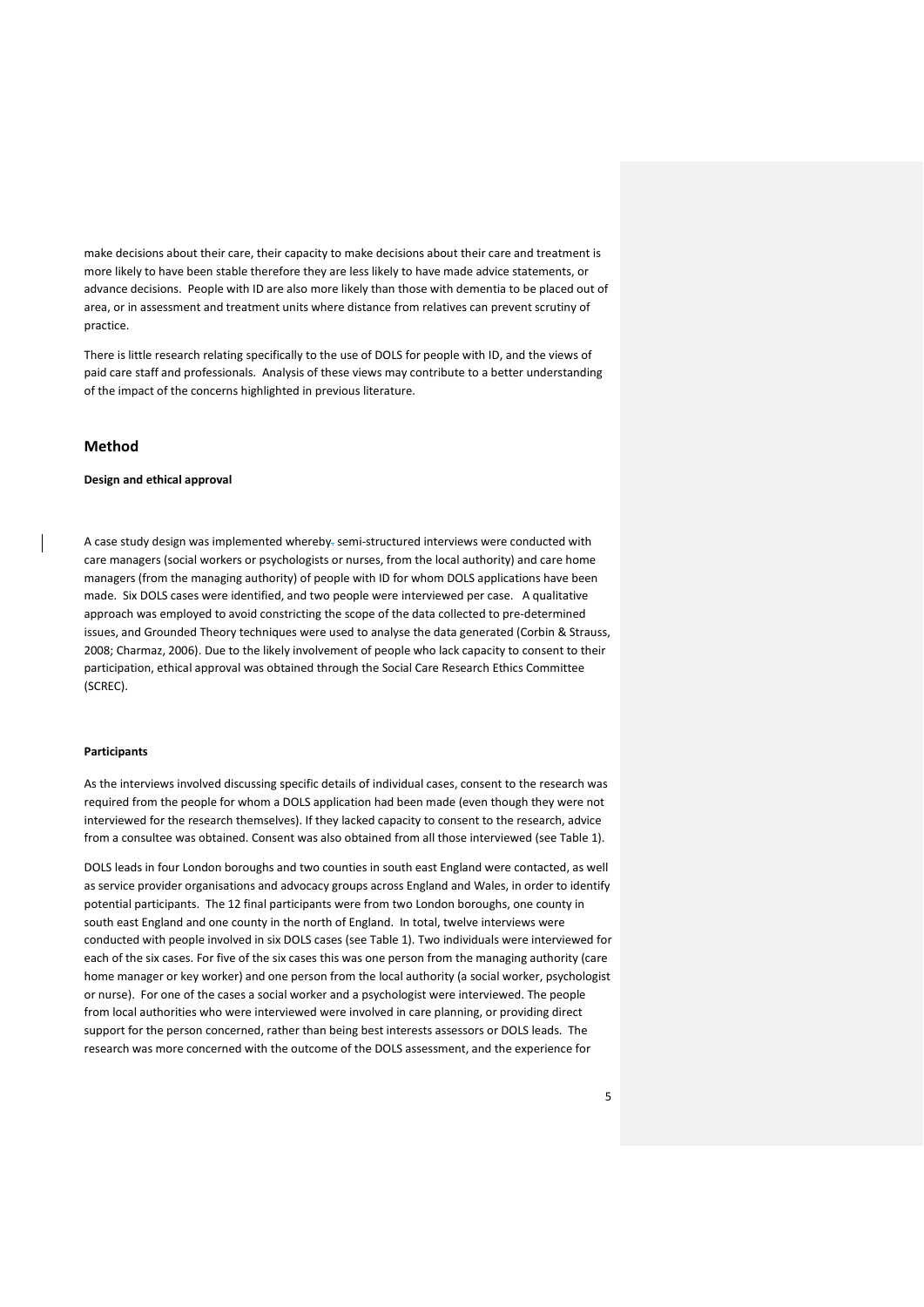those involved in supporting or care planning for the individual, rather than the procedure and process of the assessment itself. It was hoped that this would lead to a longer term, broader understanding of DOLS for people with ID.

#### **(Table 1 about here)**

DOLS applications were made for reasons ranging from frequent absconding, physical aggression, self-harm, and disinhibited sexual behaviour. The deprivations being proposed included limiting access to community facilities, 1:1 support, and moving house. All of the applications were authorised, and three of the six authorisations were followed by a recommendation to apply to the Court of Protection.

#### **Procedure**

Participants were interviewed once, for approximately one hour. A semi-structured interview schedule was used, and questions used in subsequent interviews were adapted to investigate arising themes in line with the grounded theory approach. Paid carers and professionals were not asked to speak on behalf of people for whom DOLS applications have been made, but to speak about their own experience of the DOLS process. Confidentiality was maintained by using codes to anonymise participants during the transcription process, and by deleting the audio recordings once they had been transcribed.

Once the interviews had been transcribed, they were emailed to interviewees, who were offered one month to request alterations to the transcript, however no requests for alterations were made.

#### **Analysis**

Consistent with the principles of Grounded Theory, the analysis and collection of data were completed simultaneously (Glaser and Strauss, 1967, cited in Charmaz 2006, p. 5). Line by line coding was used for the first three interviews to facilitate a detailed examination of the transcripts. This coding was more intensive, to help establish an 'analytic story' (Corbin and Strauss, 2008, p.318). For the subsequent interviews open coding was used to develop concepts.

Throughout the coding process memos, 'informal analytic notes' (Charmaz, 2006, p.72) were written and revised to explore emerging ideas . The memos were developed into themes and sub themes. The transcriptions were then highlighted according to the themes. The interview transcriptions were analysed to identify the number of participants who lent support to the themes, to convey their pervasiveness. Associations between the themes were made, to form a broader theory of how the DOLs process has been experienced. (OF WHAT)? This was then developed into a diagrammatic model (see Figure 1)-

To ensure internal validity a sample (four) of the interviews were independently analysed and categorised by a second researcher. There was a high degree of agreement in the categories identified, indicating that the themes are valid.

**Commented [RF2]:** Kate, was this me? I can't remember now...getting mixed up with papers and Kates - if I was then put in 'the second author'.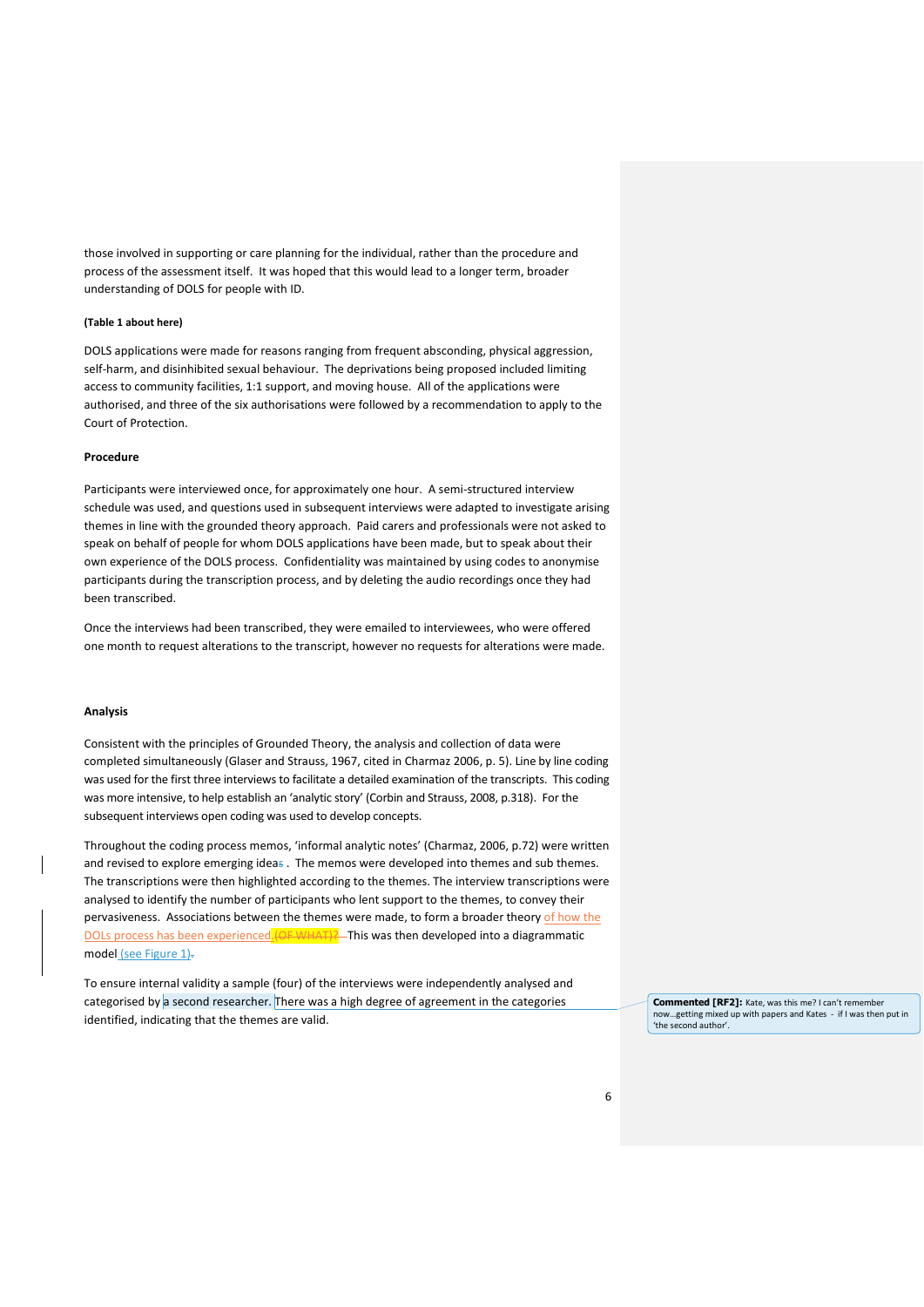#### **Results**

Five main themes and eighteen subthemes were identified **(see Figure 1).**

*Figure 1 about here*

#### **Theme 1: Service context**

Interviewees expressed a number of concerns with regard to the extent to which people with ID were currently safeguarded from unlawful instances of deprivation, although they felt that the specific cases discussed were managed appropriately. Their concerns related to the organisational factors and the service context, and these concerns were felt more strongly by those from local authorities than from managing authorities. We describe these concerns in detail below:

#### **Supported living:**

Nine interviewees (2 from managing authorities and 7 from supervisory bodies) felt DOLS should apply to supported living services, as well as residential care homes and hospitals.

2Lb: ...we're increasingly using standalone ...or small supported living services for people with quite *challenging needs which is entirely appropriate and often in their best interest, but I don't see why DOLS shouldn't apply to them.* 

#### **Difficulty influencing practice in hospitals and out of area placements**

Three interviewees (from supervisory bodies) felt that staff in hospitals were particularly lacking in knowledge about DOLS, and thought it was difficult for local authorities to influence services for people with ID residing in out-of-area placements.

*2Sa: we still have a very high number of people who are in out-of-area placements and then ultimately it is down to...the placement monitoring officer, that would go out and review those placements and I think those are the people that continue to be very, much more vulnerable to DOLS issues and ...safeguarding issues as a whole. So ultimately all these systems are great in principle but you need people there to implement them and to decide that there are issues and the out-of-area placements and learning disability hospitals continue to be places that are less accessible.* 

There were also concerns about the knowledge and understanding of home managers. Eleven interviewees (4 from managing authorities and 7 from supervisory bodies) felt this-may influence the likelihood of DOLS applications being made

5M: there is a danger that people can forget that it's an option that is there, that is useful. ...because *I've never used it before I didn't see it in a positive way. It's only because... I took that step to do it, I've realised just how positive it is* 

**Ability to identify instances of deprivation of liberty**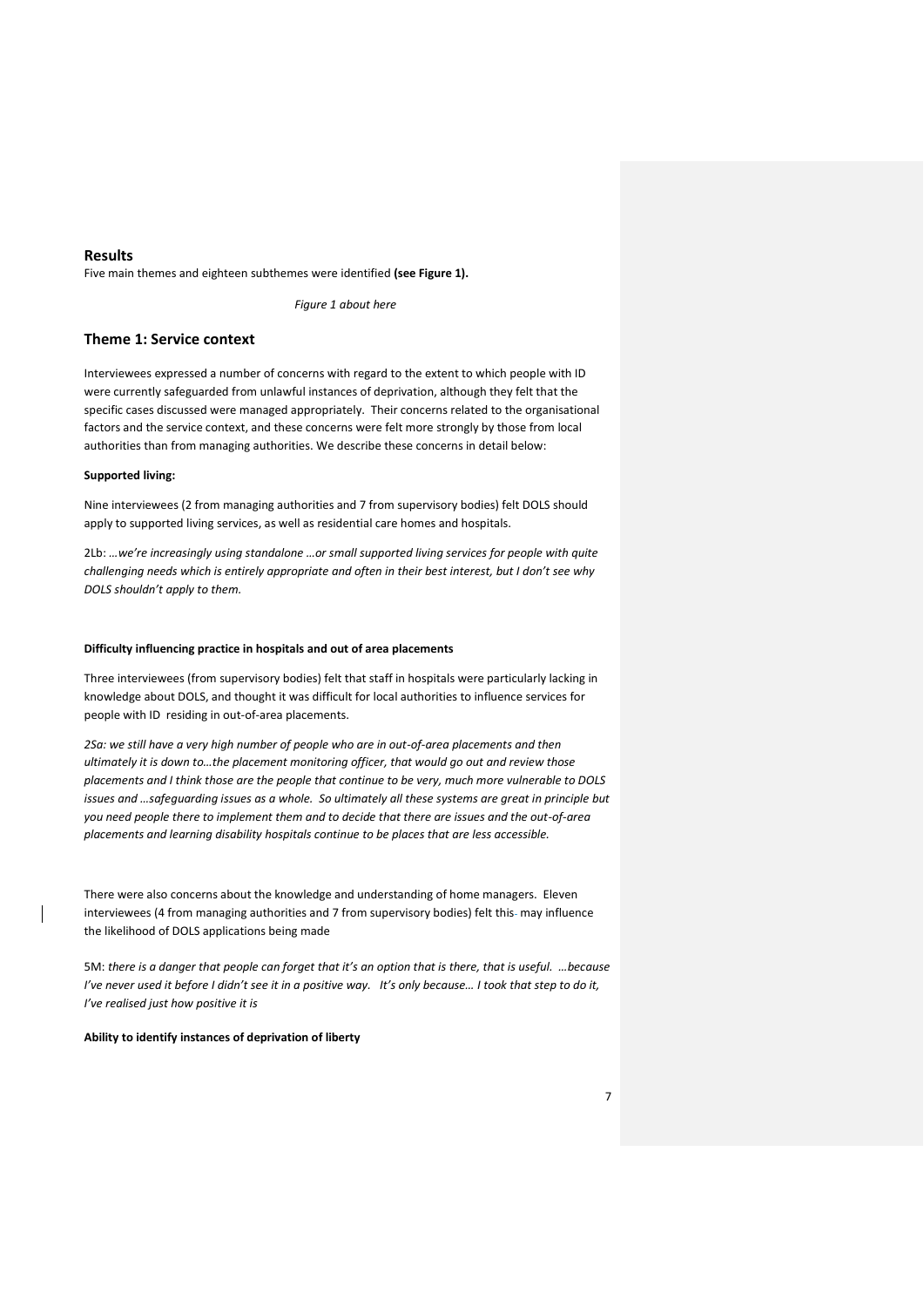All 7 interviewees from supervisory bodies suggested that professionals and inspectorial bodies were limited in their capacity to detect instances requiring a DOLS application

5L: Nobody knows what goes on behind closed doors...I think that's something that CQC also need to *look at changing. Because up until very recently most of their visits were announced, the same with social services all ours were announced. Unless somebody were to raise a concern for example then you would go out unannounced. But it is quite nice sometimes to drop in unexpectedly, because you then get a true picture.*

#### **Disappointment with Case law (prior to Cheshire West case)**

One interviewee (from a local authority) was particularly disappointed with the development of case law.

*3L: I thought it would be really safeguarding people and also helping them to get enough support to avoid deprivation, ...So I was quite excited in the beginning, but ... I'm really worried ... that they are* ... allowing more and more restrictive practices and saying 'oh it's not deprivation of liberty, it's pure restrictions and it's normal when you have those kind of abilities to be restricted in that way' and I think ... mm is it?

#### **Need for more relevant training, and accessibly sharing case law**

Seven people interviewed (5 from supervisory bodies and two from managing authorities) felt that they would benefit from increased training about DOLS and improved dissemination of case law.

2Sa: we don't get briefings on it we don't sort of see how things have shifted ...stuff that I was able to find independently was still very much in ... case law language and was much more about a legal *position rather than what it translated to in practice* 

#### **Theme 2: Crisis and uncertainty**

Prior to making applications, the interviewees, particularly those from managing authorities who were responsible for completing the DOLS application described a sense of worry and uncertainty.

#### **Long history of behaviour that challenged services followed by a crisis**

A range of circumstances preceded the DOLS applications; however, nine interviewees (4 from managing authorities and 5 from local authorities) described the person with ID as having a complex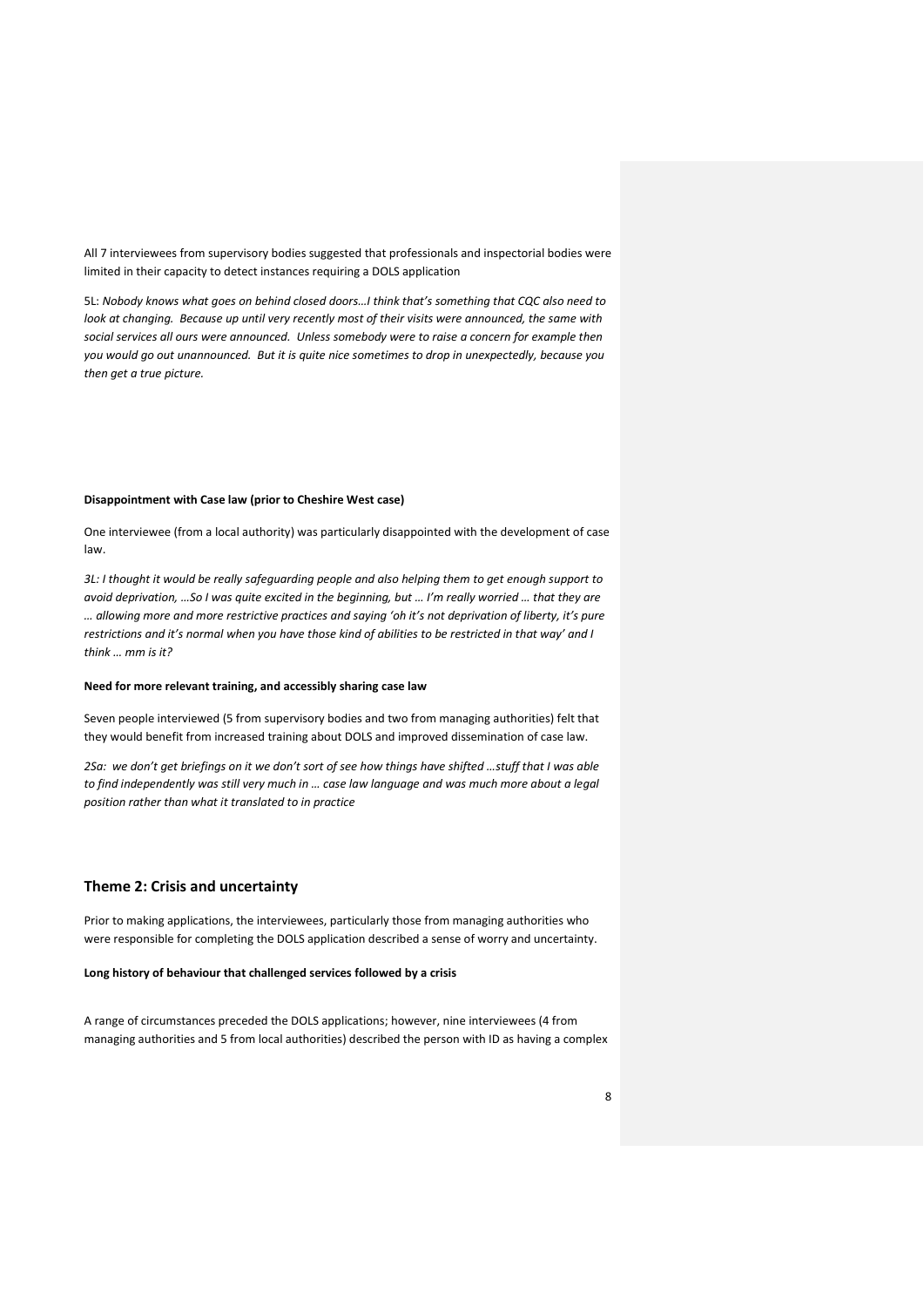history, culminating in a crisis. The range of crises included police involvement, aggression within the community, and absconding.

*2Lb*: one might call it the straw that broke the camel's back really.... Often with quite complex cases..., it's not really sustainable but you're not sure. Often what happens is there comes an incident that decides it almost one way or the other ...this isn't working and this is dangerous. And we'd sort of exhausted ... lots of the options in trying to find safe spaces for this young man.

#### **Degree of ID**

Two interviewees stated that DOLS were not an obvious option, as they perceived DOLS as mainly being used for people with profound ID. One interviewee stated:

*6L: My stereotype is it would be more typically used for someone with a more severe learning disability, but actually it has appropriately safeguarded her.*

#### **Uncertainty: restriction or deprivation**

Nine interviewees (4 from managing authorities and 5 from local authorities) described uncertainty relating to whether deprivation or restriction was occurring, and thus whether or not a DOLS application was required.

*1M: at the beginning it was very unclear as to whether deprivation was occurring or whether it was proportionate restrictions and I felt the pressure of that actually... I was thinking ah I don't wanna* waste anybody's time, this was also coming from the DOLS people that there was a bit of *uncertainty.*

*2La: it ends up being about numbers, ... do we think that if someone goes out three days a week that that's sufficient or do we think if someone isn't able to go out for two weeks...there's still quite an element of subjectivity.*

#### **Negative perceptions of DOLS**

Prior to making the decision to make an application, two of the care home managers interviewed described viewing DOLS negatively, rather than as something that might be helpful.

*5M: you only hear about DOLS, and I think the way it is said 'deprivation of liberty,' you think it's a* negative thing...it took me a while to understand that it was the right thing to do... You're always going to struggle with making such a decision...because if you've never used it before you really don't *understand what it is all about.* 

#### **Professional advice**

Six interviewees (3 from managing authorities and 3 from local authorities) said that they consulted with other professionals, including those working within safeguarding teams or from the local DOLS **Commented [RF3]:** Do you mean severe? The quote below says severe - or do you mean severe and profound?

**Commented [RF4]:** Do you mention anywhere what these codes refer to? You could provide a very brief key above in first para of results where you talk about quotes

**Commented [RF5]:** Check all your quotes, that they have full stops at the en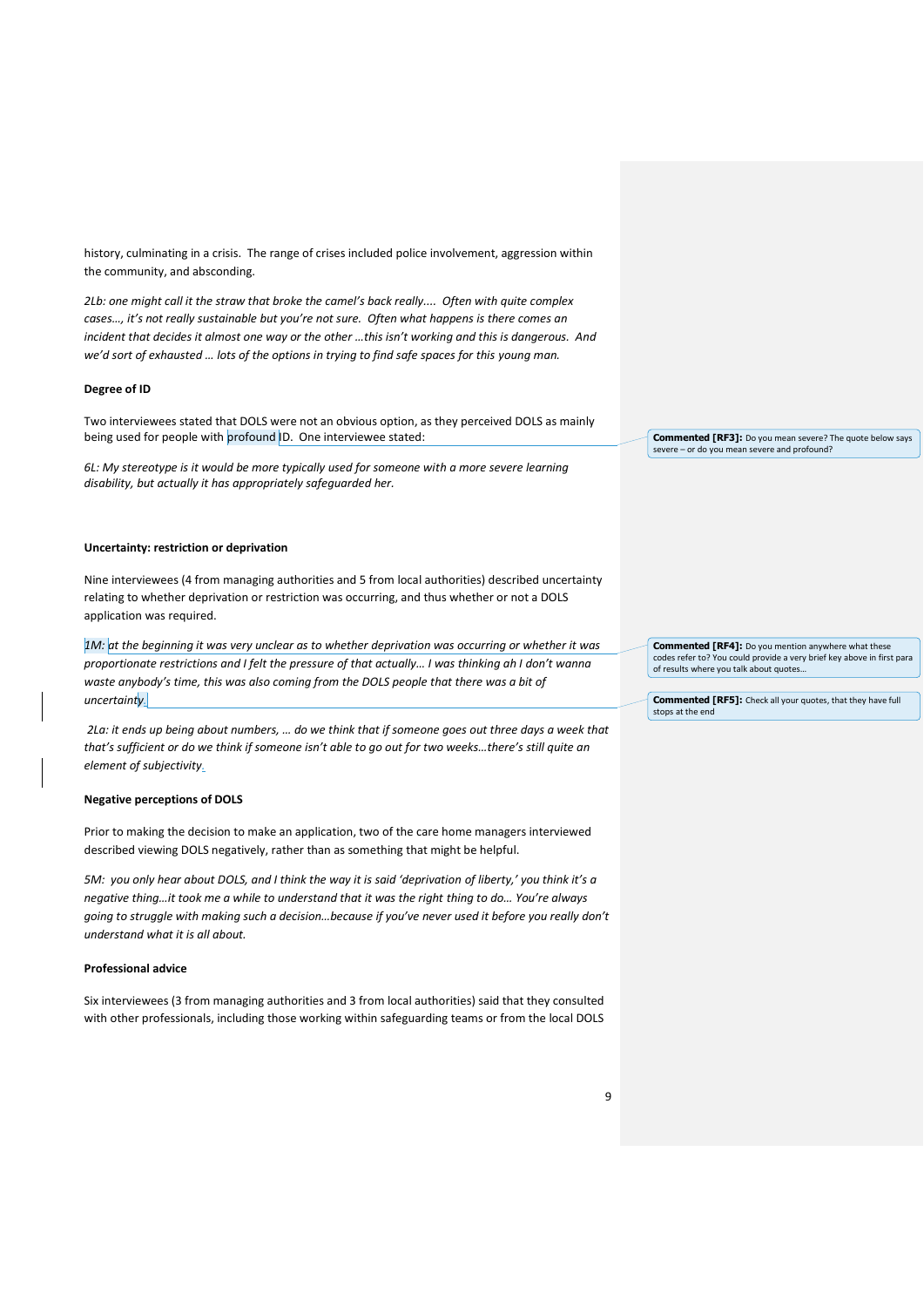office, prior to making the application. This was a key component in the decision to make an application.

*1M: I wouldn't have had the confidence I don't think just to have gone straight in with "right I'm gonna make an application now<sup>"</sup>, I ... sought some reassurance or some consultation from other professionals.* 

#### **Theme 3: Quick DOLS assessment and authorisation but some concerns**

After discussion with professionals, and having made a DOLS application participants described the assessment and authorisation process as being swift. A number of concerns, however, arose from the interviews about this process (outlined below) and this forms the third theme.

Eight interviewees (4 from managing authorities and 4 from local authorities) described the DOLS assessment process as being quick and running smoothly.

*1M: I got the impression that ... they're very much keeping to the rules around the DOLS ...* 

#### **Possibly too quick to ensure that all relevant people are consulted.**

However one person interviewed (from a local authority) was concerned that sticking to the strict timescale could mean that important professionals are not consulted.

*6L*: it's very positive that something happens quickly, and it doesn't drag on for... weeks. But had the situation been different or had I ... had concerns about the staff team or concerns about the issue, then I wouldn't have been able to input into that process. As it was I felt ...pretty confident that what *this lady was being asked for was appropriate. But if I felt differently I would have not been able to raise those issues, so the speed was a downside there.* 

#### **Best Interests Assessors lacking knowledge of ID**

For two of the people with ID the assessment was carried out by someone from older adult services, which was a concern raised by one of the people interviewed (from a local authority):

*3L*: they don't know learning disability, so I think they are quite agreeable 'oh yeah of course' ... because they're looking at it a little bit from the field that they come from...old people who have been through their whole life with choices and control and they're in their 70s and 80s and *comparing that with a young person's life, ... 'oh they go out, 2, 3 times a week, that's ok, it might* not be deprivation of liberty'. And you know if you're 19 years old, and young and full of energy, they *should have a normal life.*

**Difficulties with Representative role**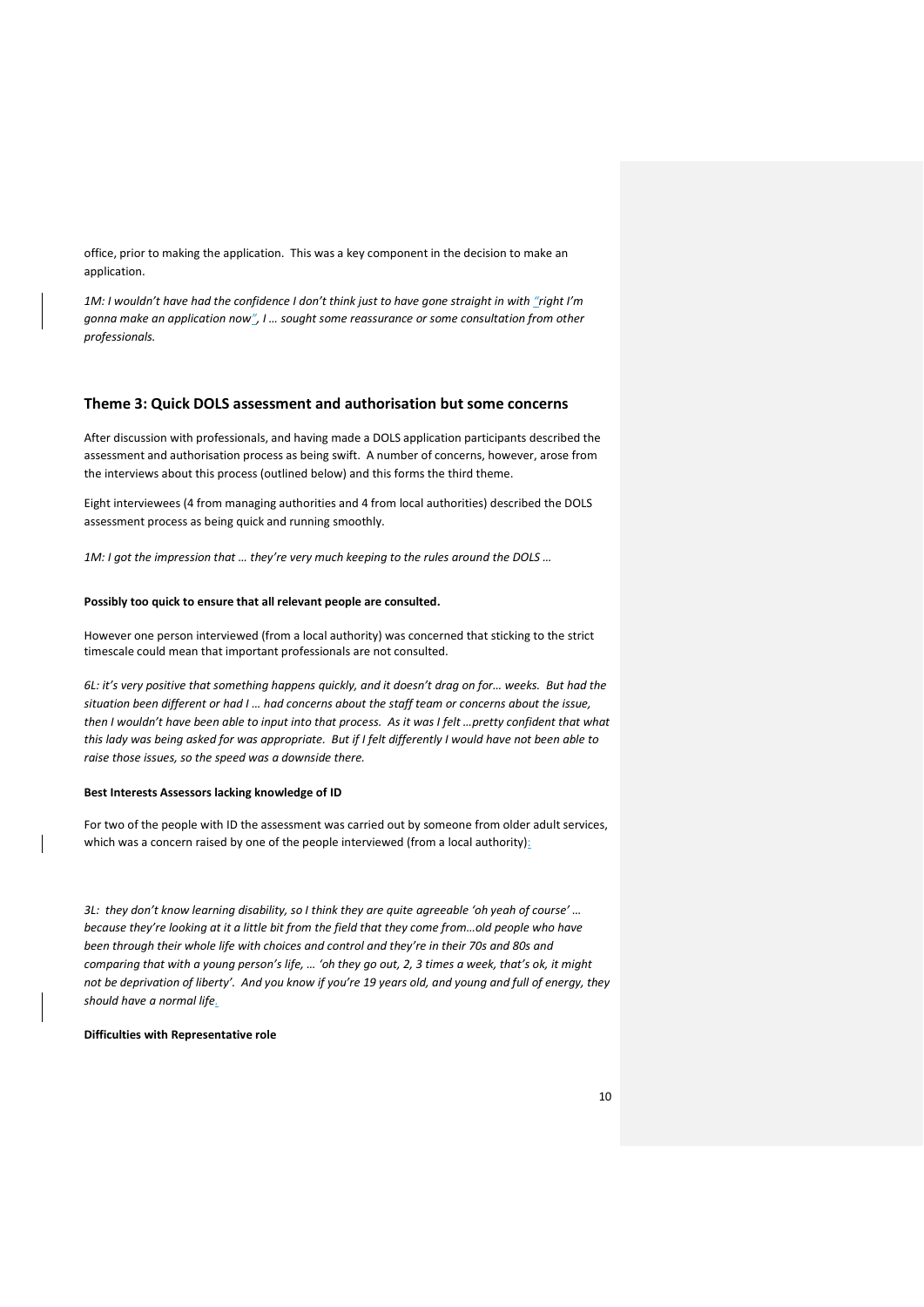For five of those interviewed (3 from managing authorities and 2 from local authorities) forming a positive relationship with the person's relevant representative was described as being a difficult task. They referred to strong differences in opinions.

*5M*: Oh, it's been hard, it's been hard. I ended up applying for an advocate.

There also appeared to be a lack of knowledge regarding the nature and importance of the role of the person's relevant representative. In three of the interviews it transpired that managing authorities did not recognise the extent of their obligations to ensure that the role of the relevant person's representative was fulfilled following the DOLS authorisation.

*1M: She thanked me but didn't ever get back to me about that so I've left it at that. I believe the assessors ... did make contact with her ...If anything I would perhaps say quite a mute partner to all of this.* 

#### **IMCA involvement too brief to be meaningful:**

Three of those interviewed (2 from local authorities, 1 from a managing authority) who had experienced IMCA involvement described the amount of input being limited, which had an impact on its utility. Interviewees did not express concerns with regard to whether IMCAs met their obligations, however it is not clear whether they fully understood what the role entails.

2La: So he did have a brief assessment from an IMCA but it didn't actually give us much more *information than we had already.* 

*AM:* The IMCA would ask if X is happy,... how he was getting on generally, what activities he was *doing, but ... I never felt that it went any deeper than that.* 

#### **Theme 4: Clarity and a way forward**

Following the authorisation interviewees described a sense of relief at achieving greater clarity about how to proceed and this was the fourth theme. They described a successful the DOLS application as leading to more resources and professional input, and a positive outcome for the person for whom the DOLS application was made, including in some cases avoiding inpatient admission.

Five of those interviewed (2 from managing authorities and 3 from local authorities) described relief through clarifying a process to follow to move on from the crisis situation.

*2La: it was positive in that it gave a very clear framework for how we could work through a difficult period, and I think that was very useful, out of the DOLS assessment came very clear recommendations* 

**Valued professional input and resources:**

**Commented [RF6]:** Who is this referring to? It is not clear - you can add in [ person ] to help reader

**Commented [RF7]:** Who are you referring to here?

**Commented [RF8]:** For DOLS? **Commented [RF9]:** Is this what you mean?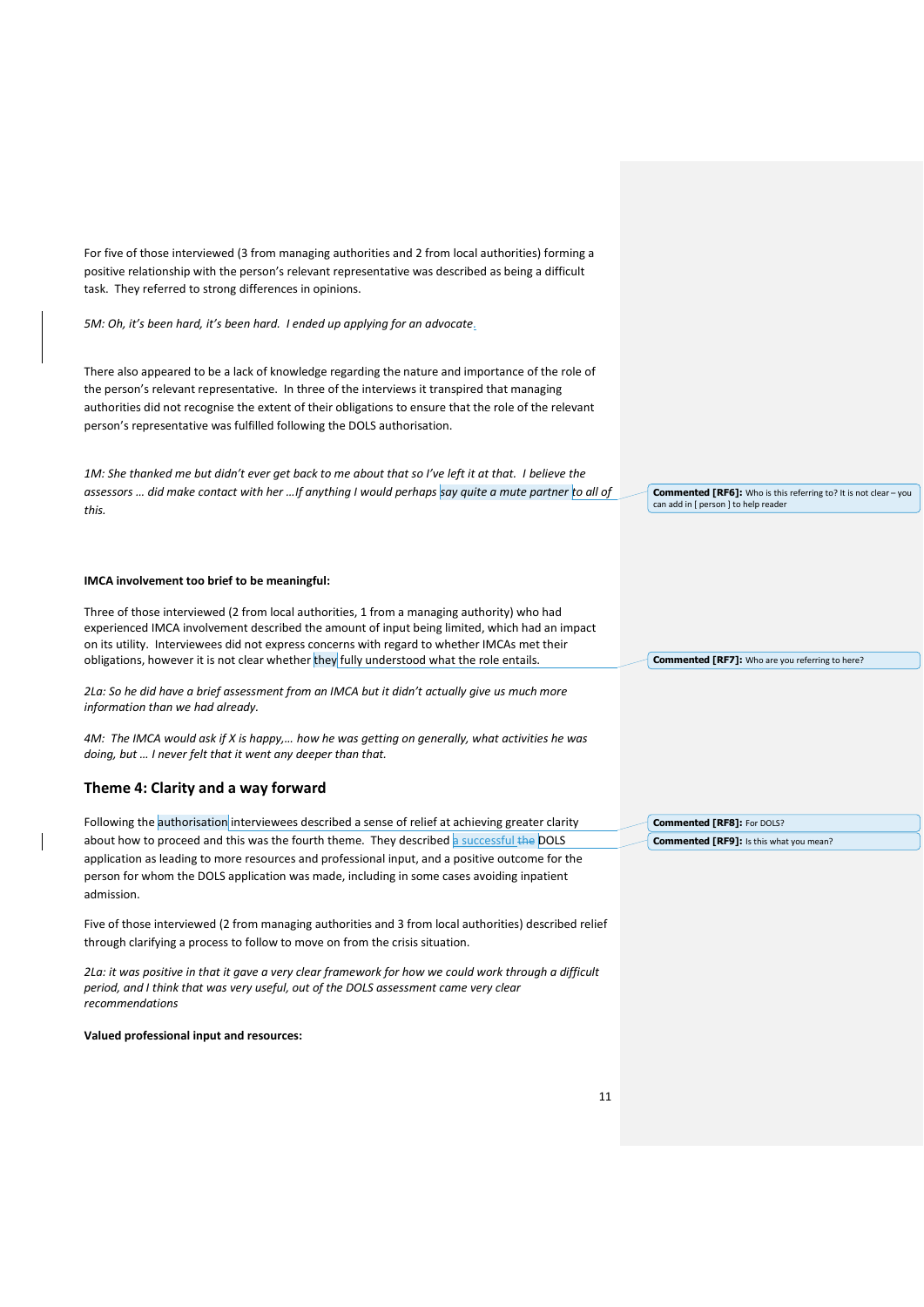Although for some there was already a lot of involvement from professionals prior to an application being made, two interviewees (from local authorities and managing authorities) described their appreciation of the increased professional support and resources (often in terms of an increase in finances towards the care package) following the DOLS authorisation.

*3L*: with the DOL there might be safeguarding resources going her way ..., because you are under that kind of framework and the local authority works really hard to ensure that you've got ... good practice around it because it's very transparent.

*5M: Things that I had been struggling with for a while suddenly I got an influx of help with it which was really good.*

#### **Positive outcome for person with an ID, avoided possible inpatient stay**

Ten interviewees (4 from managing authorities and 6 from local authorities) described DOLS leading to a positive outcome for the person with ID, and removing the need for more severe deprivation, such as admission to an assessment and treatment unit, or a forensic setting.

*2Lb: If he'd hurt someone else out in the community, the potential repercussions for him, let alone for whoever he hurt, were massive ... he could have gone down the forensic route.* 

*5M: I suppose I could see if it continued that way he would probably end up being sectioned...It's allowed us to slowly reintroduce, and it also allowed us to slowly put in strategies as well without overloading him.* 

#### **Theme 5: Court of Protection**

For three of the cases discussed the DOLS authorisation was followed by a recommendation to apply to the Court of Protection and this formed the fifth theme.

#### **Safer decision**

Two interviewees (from a managing authority and supervisory body) felt that the involvement of the Court of Protection was entirely appropriate, and described it as providing a safer forum for making such a complex decision (especially when the DOLS was likely to be renewed several times), because the Court offered a wider and more independent perspective.

1S: I think it's unjust to just keep renewing something. The safest decisions are always decisions that are made collectively with a large ...audience and at some point I think if you're making those decisions and they're going on for a period of time and you're not making them with the Court and *they are restrictive then ... I think you can question that practice.* 

#### **Time consuming and expensive**

However four interviewees (3 from supervisory bodies and 1 from a managing authority) who had completed the process at the time of being interviewed, had reservations about the Court of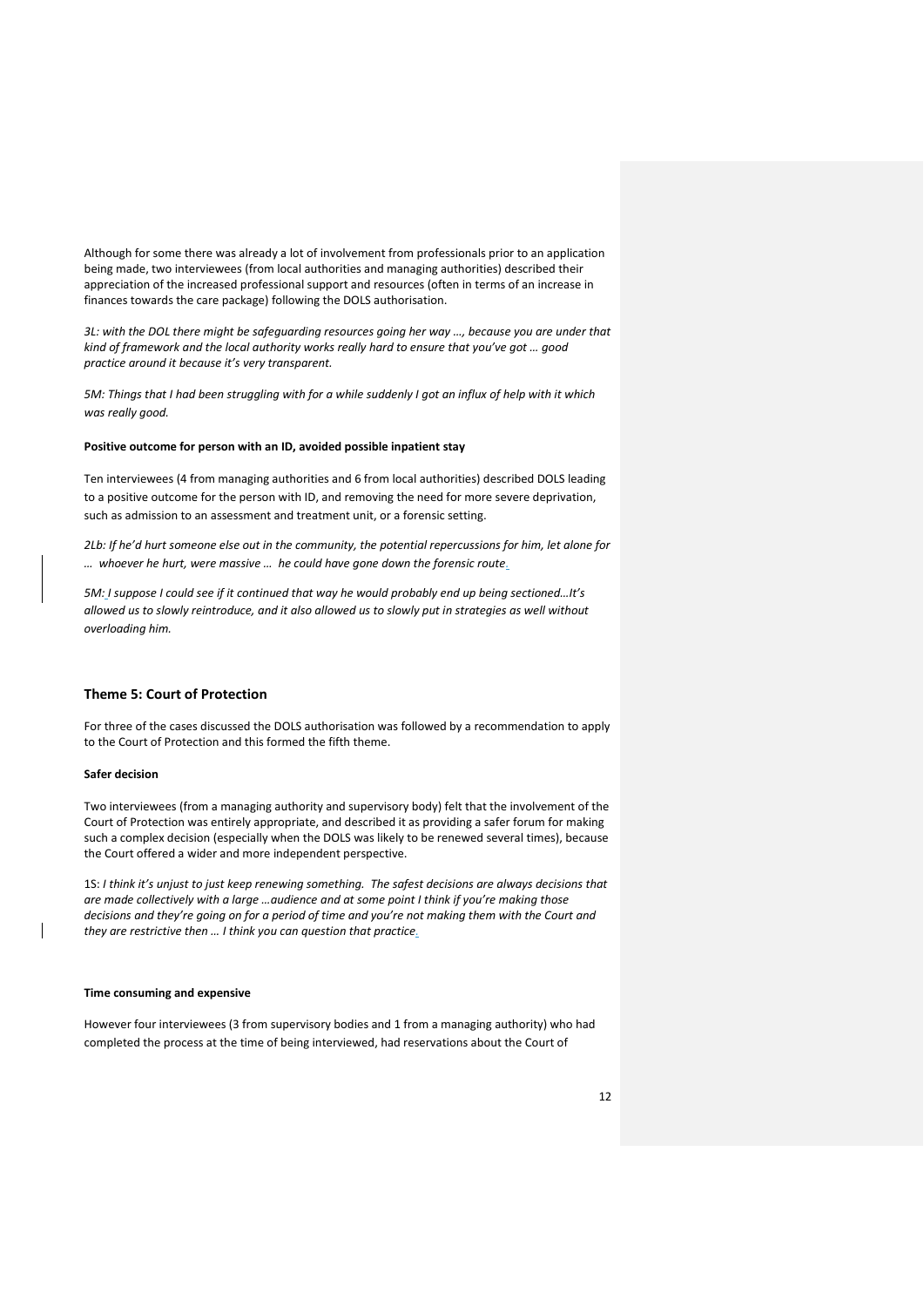Protection process, relating to the financial burden incurred, and amount of additional work required.

2Sa: it's not sustainable to have to go through that level of work. So I think there needs to be something, another mechanism... I don't think you could have a lot of cases like that... a service …would stop functioning and wouldn't meet people's needs.

#### **The overall theory of the process of DOLS (see Figure 1)**

The first theme of service context is a stand-alone theme that influenced the participants' experience of the DOLS process as a whole, however it was particularly associated with a general mood of crisis and uncertainty (shown by the arrow linking the two themes in fig 1), felt prior to the DOLS applications that were discussed. This state of crisis was allevilievated through the involvement of professionals, and support and advice to make a DOLS application. The DOLS assessment followed the application, and was generally seen as an efficient process, however there were some concerns about whether this speed sometimes meant that the assessment was not as thorough as it could be, and involve the right people to the right extent. The completion of the DOLS assessment was a catalyst to further support, clear guidelines and recommendations and increased involvement of professionals. The final theme of the Court of protection was spoken about for some of the cases, but not all of them, and the Court of Protection process had only been completed fully for two cases (hence in the Figure there is a link with a broken line). However for three of the cases the DOLS assessment had been followed by a decision to apply to the court of protection, and interviewee's had strong feelings about their experience of this process and difficulties associated with it, so it was felt important to include this in the final theory. The process of implementing DOLS by those using was therefore experienced as chequered by difficulties, some of which could be resolved, as discussed below.

#### **Discussion and Conclusion**

#### **Strengths and limitations**

This was a small, exploratory study; however it is one of the first qualitative studies based on real cases, as opposed to vignettes, of an area that has proven to be very controversial. Despite attempts to recruit participants from a number of localities, this proved challenging. This may reflect a lack of confidence among practitioners surrounding DOLS, and a consequential reluctance to be interviewed about DOLS. High staff turnover and changes in allocated care managers may have also had an impact on the ease of arranging interviews when DOLS authorisations were made some time ago.

 These recruitment challenges resulted in a small sample size, which is a clear limitation of this study, and means that the findings are not representative of the experience of implementing DOLS on a national level. However, it was beyond the scope of the study to build up such a picture, particularly as it has already been established, that people with ID living in different parts of the country receive unequal levels of protection (Health and Social Care Information Centre, 2013). Instead, this study sought to gain a detailed picture of the way the DOLS process has been experienced by some of those who have implemented it. Despite the difficulties with recruitment, some pervasive themes emerged early in the data analysis.

In addition to this, for all of those interviewed, the DOLS were authorised, and only one of the

**Formatted:** Font: 16 pt, Bold, Underline **Formatted:** Font: 16 pt

**Commented [RF10]:** Fictitious or real or both?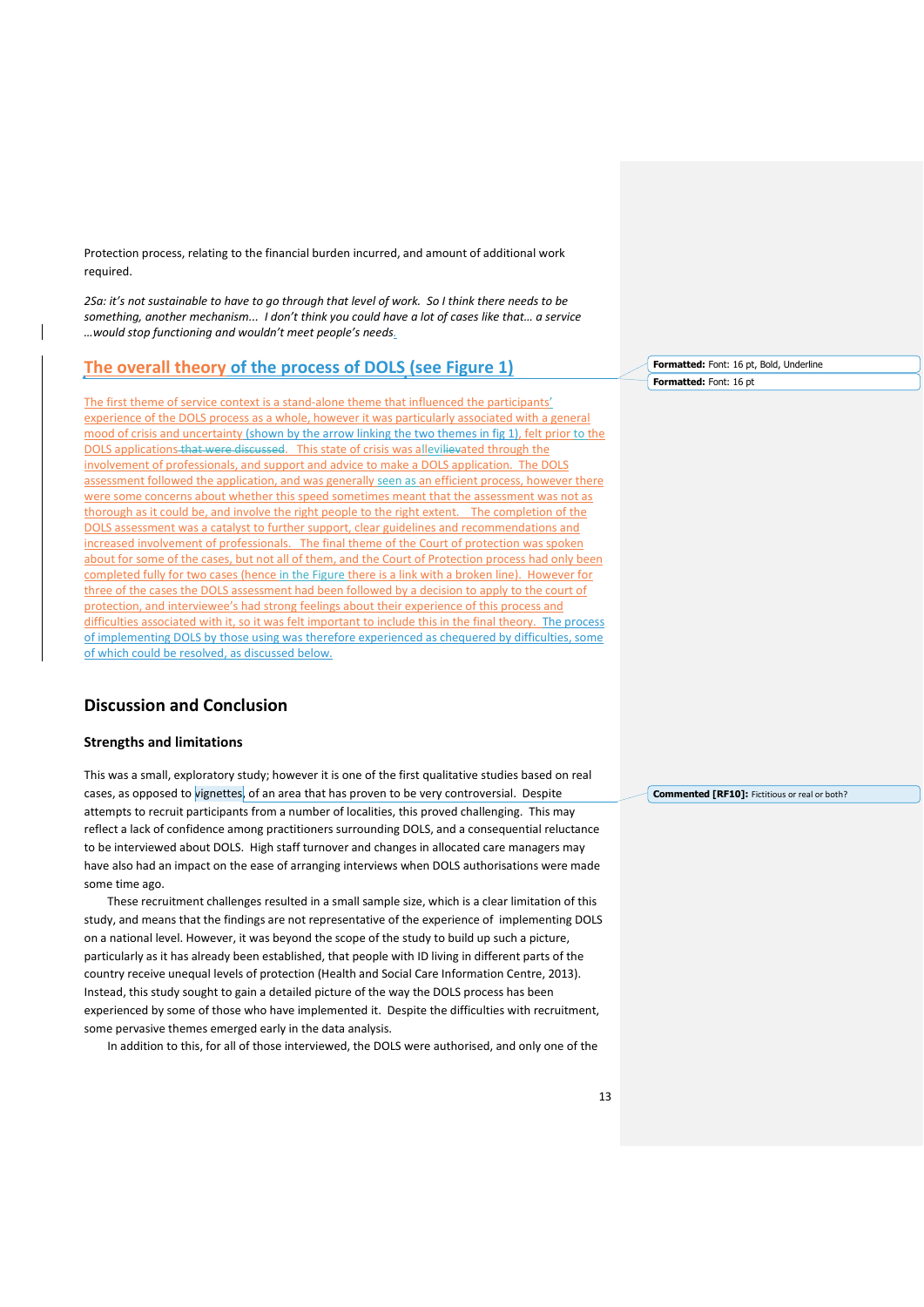DOLS applications was made outside a care home. Therefore the data do not offer information on the experience of those working with people for whom DOLS applications are not successful, and has very limited utility in describing experiences when DOLS applications are made within hospitals.

 The attempt to establish internal validation through a second coder, produced results that were encouraging, though even greater rigour in the coding process could have been achieved through a higher proportion of the transcribed interviews being analysed by the second researcher earlier in the data collection period (LeCompte and Goetz, 1982 cited in Bryman 2004, p. 273). This would have allowed for comparisons and discussions about the coding process and identification of themes to be made, which could have informed the analysis of subsequent interviews, and improved internal reliability.

#### **Interpretation and the future of DOLS**

It is impossible to ignore the changes in context since the Cheshire West decision, and the ongoing Law Commission consultation. Nevertheless, the findings contribute to a clearer understanding of how DOLS were working for some people prior to the Cheshire West decision, and it is important that this knowledge is not lost in the development of future guidance and legislation. The study is also helpful in that it was carried out later than other research in DOLS (eg Varghese et al., 2012, and Lepping et al., 2009), therefore it presents a picture of how DOLS were working beyond their infancy.

The recent Cheshire West ruling clarifies the definition of deprivation of liberty, which was a concern for many of the participants in this study, who betrayed considerable uncertainty about what constituted a DOLS, whether they should apply for one, whether it would be helpful, whether others were sufficiently trained in the concept (these views appeared in a number of themes and subthemes). They replicate findings from previous research (Cairns et ala., 2011) too. So this clarification of the meaning of 'deprivation of liberty' is likely to be reassuring for many of those interviewed. However it is questionable whether services are under the level of scrutiny required to ensure compliance. This is particularly the case for supported living support arrangements and private dwellings, that do not receive CQC inspections, and have to make applications to the Court of Protection regarding instances of potential deprivation of liberty. The law commission have identified this as something they aim to rectify with their consultation (Law Commission, 2015).

The changes that have occurred since the Cheshire West decision mean that it is unlikely that the DOLS process is still considered to be "swift", as reported by participants in this study, considering the lower threshold for applications and consequential increased burden on Best Interests Assessors. Since the Supreme Court Ruling in 2014, ADASS have reported a 10-fold rise in cases leading local authorities to experience significant strain (McNicoll, 2015). This, combined with a lack of resources and trained professionals to complete DOLS assessments, could mean that opportunities to identify the best form of support and the least restrictive options are missed, and the obligations of IMCA's and relevant persons representatives are not fully met.

The findings here though have also highlighted positive aspects of DOLS including the utility of DOLS in facilitating increased professional scrutiny of practice and guidance, which has broadly resulted in **Commented [RF11]:** Or author?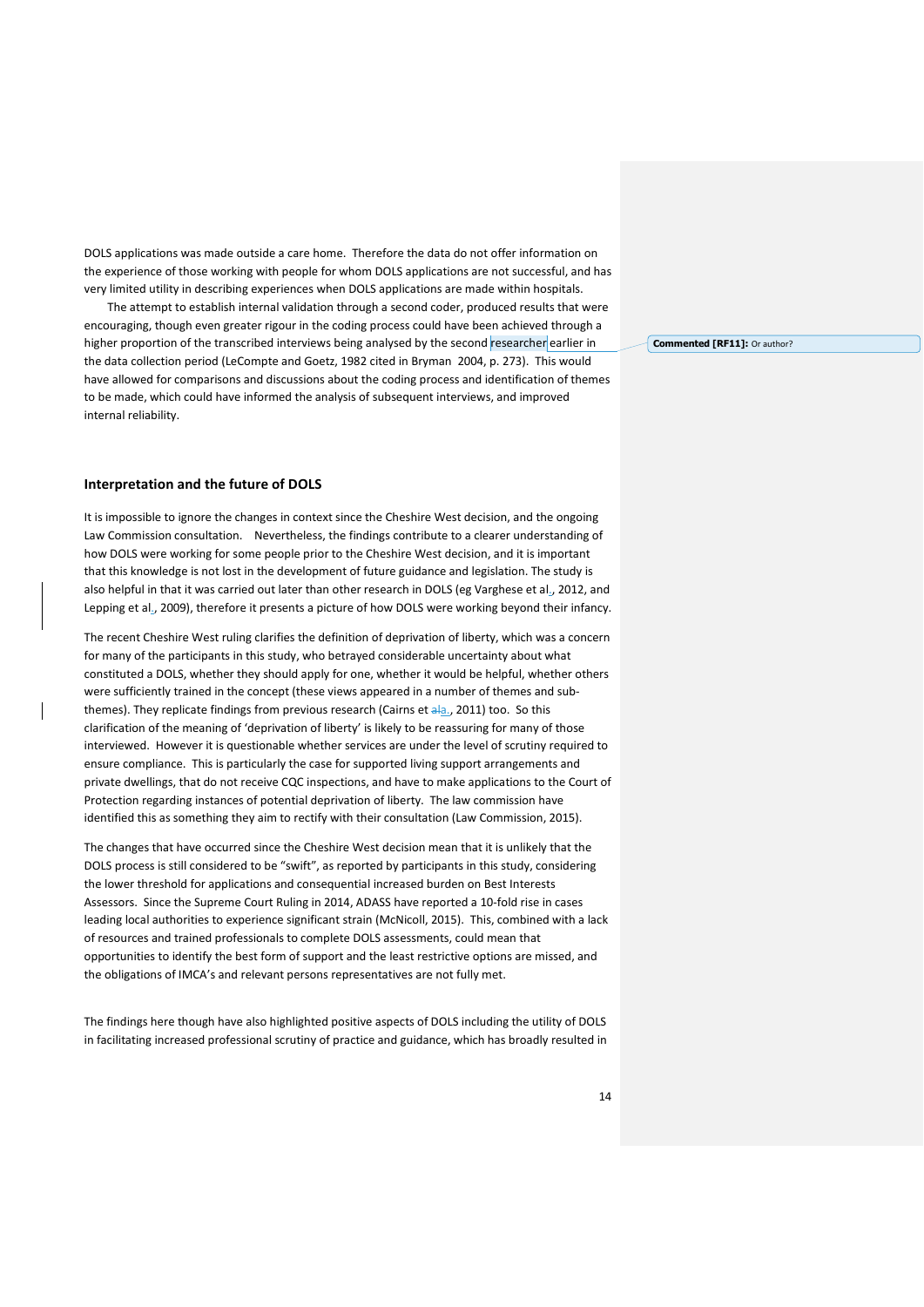what practitioners describe as positive outcomes for the people with ID concerned. Interviewees described how using DOLS avoided placement breakdown, which could otherwise lead to lengthy inpatient stays. This finding relates closely to the current agenda of minimising the use of inpatient services, in particular those located out-of-area (Department of Health, 2012).

However, the importance of support and guidance for those making an application suggested that DOLS applications were more likely in instances where good working relationships were already in place. The findings in relation to lack of understanding of the existence and utility of DOLS-, as well as what deprivation of liberty means, link closely to the CQC's concerns (2015) about a lack of understanding in relation to the Mental Capacity Act in general. Much consideration will be needed with regard to how any future legislation is introduced, so that it becomes well embedded, there is good knowledge and understanding within the field, and feelings of anxiety and uncertainty relating to any changes are reduced. — The findings also uncovered concerns relating to the extent to which people's relevant representatives were consistently included and consulted, the role of IMCAs, and the experience of Best Interests Assessors. These concerns could manifest as huge limitations on the extent to which DOLS might fulfil the purpose of safeguarding people with ID. Issues regarding relevant person's representatives have also been made in the CQC 2015 report on DOLS (Care Quality Commission, 2015, p.25). The report refers to differences between paid and unpaid relevant person's representatives, with paid representatives doing more work with supervisory bodies, and being more likely bring challenges to the Court of Protection. In terms of the IMCA role, participants in this study described their input as brief and lacking in depth, however they did not express concerns in terms of the extent to which IMCA's met their obligations. Nevertheless in is important to think about these concerns within the context of the AJ v A Local Authority [2015] judgement. This judgement highlighted the critical role of the Relevant Persons Representative and the IMCA in challenging DOLS decisions, and referring cases to the Court when appropriate. In order for people to be fully protected of their rights, these issues will be needed to be addressed with any future safeguards.

Unlike previous research, this study focused on people with ID for whom DOLS applications had been made, rather than the whole population for whom DOLS may apply, and revealed concerns about Best Interest Assessors knowledge about supporting people with ID. It is of note that the DOLS Code of Practice (Ministry of Justice 2008, p.43) stipulates that consideration should be made as to whether Best Interests Assessors have 'experience of working with the service user group from which the person being assessed comes', reflecting the concerns of some participants in this study.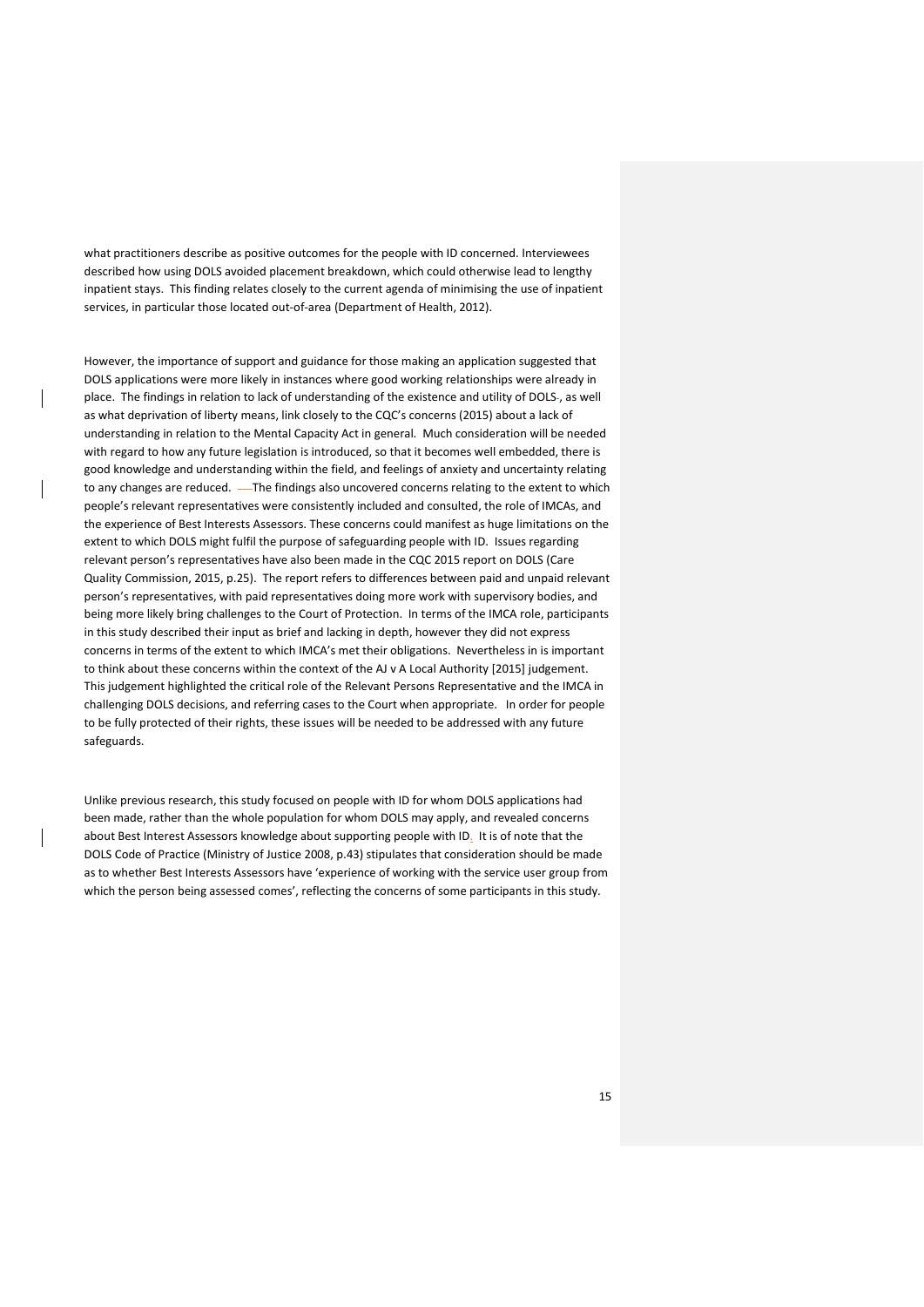Taking the findings of this study overall, and considering the concerns raised by other bodies since this study was carried out, there seems little doubt that the House of Lords Select Committee (March 2014) is correct in its recommendation that a major review is required. It will be important that it is understood that the amount of bureaucracy involved is not the only problem associated with the Deprivation of Liberty Safeguards as they stand. It will be important that issues such as training and awareness raising about the new protections are considered. Perceptions arising from the wording "deprivation of liberty" may have made care home managers less able to see the potential benefits and importance of using the safeguards. Other considerations include use of assessors who have a good knowledge of intellectual disabilities, ensuring that people in receipt of safeguards have access to good quality advocacy and representation are all addressed to ensure the protection of people's rights, in relation to deprivation of liberty in the future. The task will be to achieve this while also reducing the resources and bureaucracy involved in the process. The current financial climate can also not be ignored, some interviewees saw DOLS as a route to ensure that the least restrictive option was used (and the least restrictive option may not always be the cheapest). Provisions such as 2:1 support arose following a DOLS assessment for some of the cases discussed, and this may be less feasible in the current climate.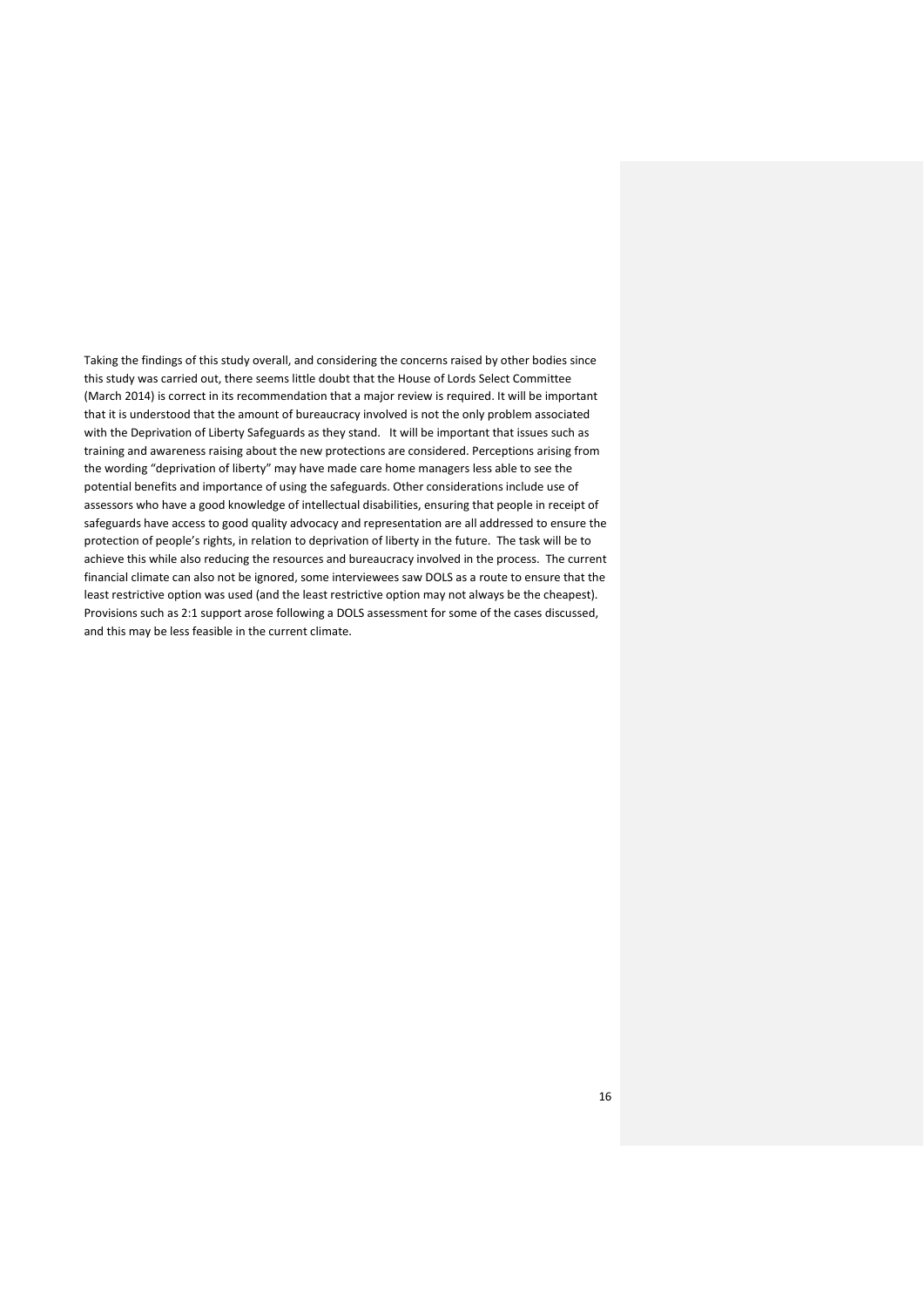#### **References**

AJ v A Local Authority [2015]

Bryman, A. (2004). *Social Research Methods*. Oxford: Oxford University Press.

Cairns, R., Brown, P., Grant-Peterkin, H., Khondoker, M. R., Owen, G. S., Richardson, G., Szmukler, G., and Hotopf, M. (2011). Judgements about deprivation of liberty made by various professionals: comparison study. *The Psychiatrist 35*, 344-9.

Care Quality Commission (2015). Monitoring the use of the Mental Capacity Act Deprivation of Liberty Safeguards in 2013/14. Retrieved from: http://www.cqc.org.uk/content/deprivation-libertysafeguards-201314

Carpenter, J., Langan, J., Patsios, D., and Jepson, M. (2013) Deprivation of Liberty Safeguards: What determines the judgements of Best Interests Assessors? A factorial survey. *Journal of Social Work*. Doi: 10.1177/1468017313504180

Charmaz, K. (2006) *Constructing Grounded Theory: Practical Guide Through Qualitative Analysis.* London: SAGE Publications Ltd.Cheshire West and Chester Council v P (by his litigation friend the Official Solicitor) [2011] EWCA Civ 1257; [2011] WLR (D) 325.

Corbin, J. and Strauss, C. (2008). *Basics of Qualitative Research 3e: Techniques and Proceedures for Developing Grounded Theory*. Los Angeles: Sage Publications Inc.

Department of Health (2005). 'Bournewood Consultation': The Approach to be taken in Response to *Judgement of the European Court of Human Rights in the 'Bournewood' case: 4. Retrieved from* http://www.cornwall.gov.uk/idoc.ashx?docid=b34f7601-3d31-4b1f-8067- 27df835df8b6&version=-1

Department of Health (2012). *Transforming care: A national response to Winterbourne View Hospital: Department of Health Review: Final Report.* Retrieved from https://www.gov.uk/government/uploads/system/uploads/attachment\_data/file/213215/finalreport.pdf

Deveau, R., and McGill, P. (2009) Physical interventions for adults with intellectual disabilities: survey of use, policy, training and monitoring. Journal of Applied Research in Intellectual Disabilities, 22, 145-151.

The Health and Social Care Information Centre (2013). Annual analysis of Mental Capacity Act 2005, Deprivation of Liberty Safeguards (DOLS) Assessments (England) 2012-2013HM Government (2014) *Valuing every voice, respecting every right: Making the case for the Mental Capacity Act.* The Government's response to the House of Lords Select Committee Report on the Mental Capacity Act 2005, (Cm 8884) London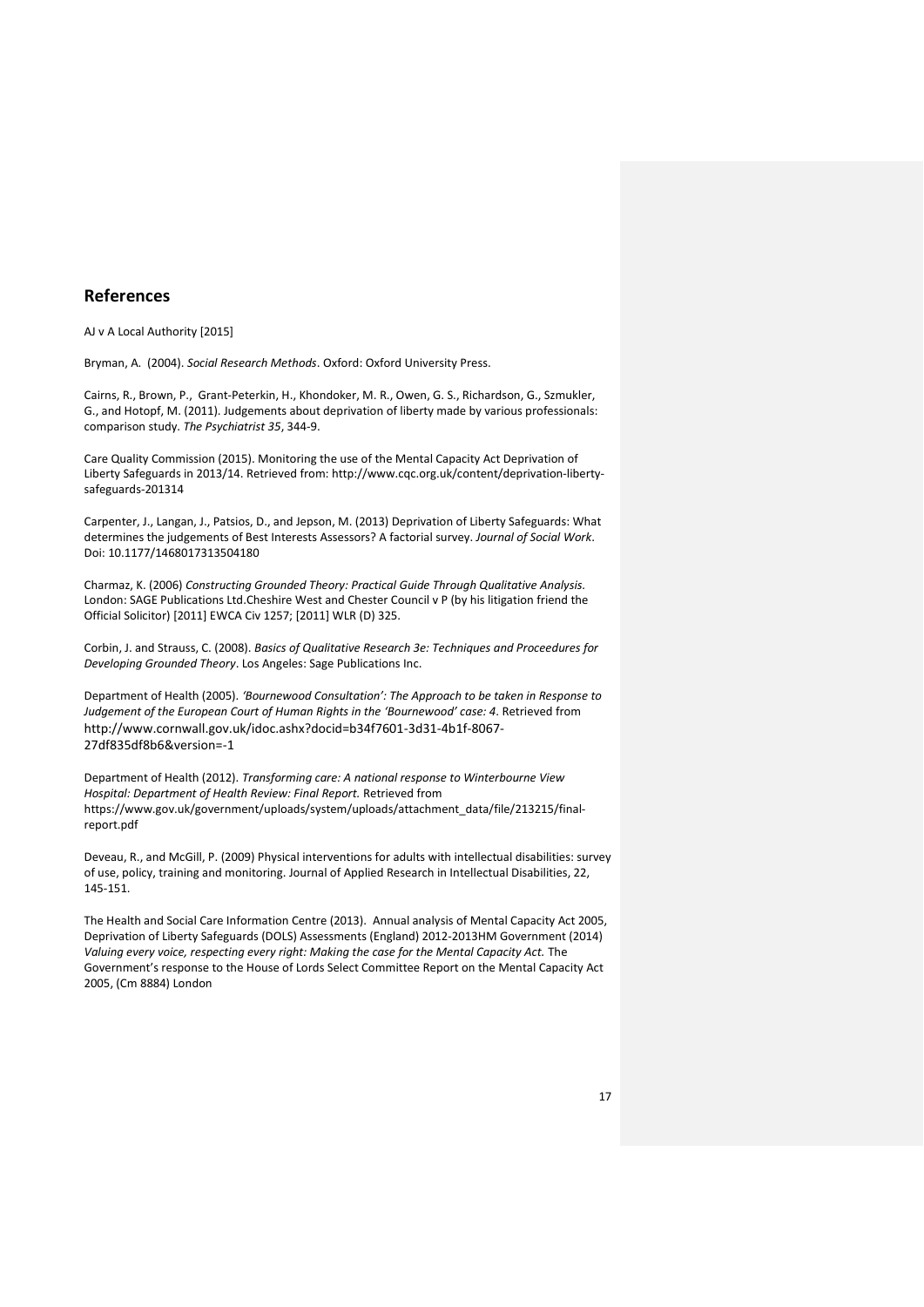House of Lords Select Committee on the Mental Capacity Act 2005 (2014). *Mental Capacity Act*  2005: post-legislative scrutiny (Report of Session 2013-14) TSO: London

Law Commission (2015). *Mental Capacity and Deptivation of Liberty: A Consultation Paper*. Retrieved from http://www.lawcom.gov.uk/wp-content/uploads/2015/07/cp222\_mental\_capacity.pdf

Lepping, P. Sambhi, R. S., Williams-Jones, K. (2009). Deprivation of liberty safeguards: how prepared are we? *Journal of Medical Ethics*, 36(3), 170-173.

Jepson, M., Langan, J. , Carpenter, J., Lloyd, L., Patsios, D. and Ward, P. L. (2014) The Deprivation of Liberty Safeguards: their impact on care practice. Unpublished report, University of Bristol and NIHR School for Social Care Research.

McNicoll, A (2015, June 10). "Deprivation of Liberty: Court ruling leaves councils struggling to find representatives for people lacking capacity" Community Care. Retrieved from: [http://www.communitycare.co.uk/2015/06/10/deprivation-liberty-court-ruling-leaves-councils](http://www.communitycare.co.uk/2015/06/10/deprivation-liberty-court-ruling-leaves-councils-struggling-find-representatives-people-lacking-capacity/)[struggling-find-representatives-people-lacking-capacity/](http://www.communitycare.co.uk/2015/06/10/deprivation-liberty-court-ruling-leaves-councils-struggling-find-representatives-people-lacking-capacity/)

Mental Health Alliance (2012) *The Mental Health Act 2007: A review of its implementation*, London.

Ministry of Justice (2008). *Deprivation of Liberty Safequards - Code of Practice to Supplement the Main Mental Capacity Act 2005 Code of Practice*. London: TSO (The Stationery Office).

Varghese, S., Gormez, A., Andrews, T., Griffiths, R., & Stephenson, M. (2012). Deprivation of Liberty Safeguards (DOLS) - a survey exploring the views of psychiatrists. *Advances in Mental Health and Intellectual Disabilities, 6*, 2, 52-61.